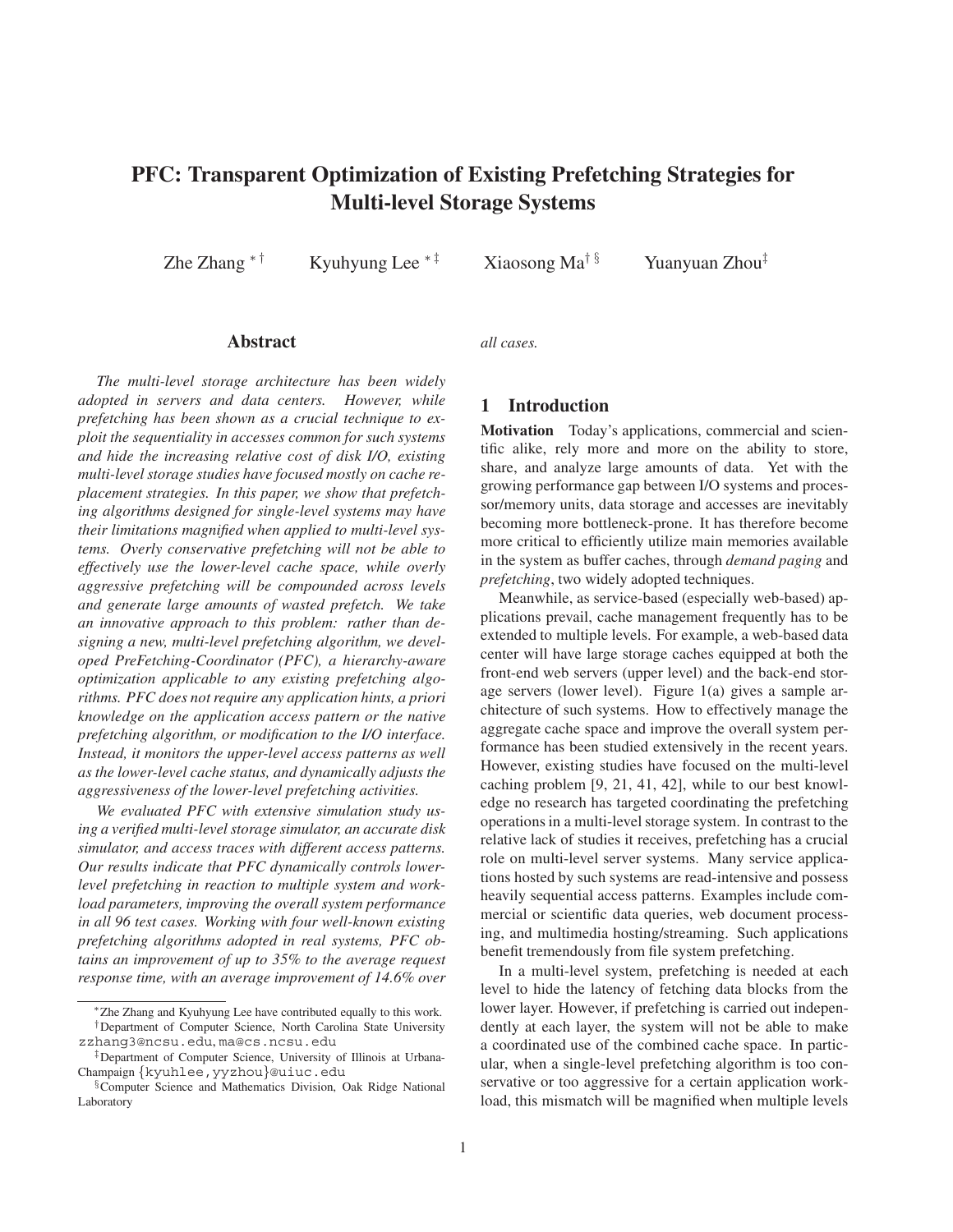

**Figure 1. Sample architecture and behavior of uncoordinated multi-level prefetching**

of prefetching are stacked up together.

On one hand, a conservative prefetching scheme, when applied to the lower level, may not be able to effectively use the cache space to hide I/O costs. Other researchers have recently observed that due to the low temporal locality at the lower level caused by higher-level caching, as well as the increasingly bottleneck-prone storage device performance, aggressive lower-level prefetching is especially appealing [28]. The lower level cache space may be better utilized when used as a staging area for higher levels to hide disk I/O costs, than as a backing store for demand paging. Also, aggressive lower-level prefetching helps handle the larger and more bursty requests caused by the batching effect of upper-level prefetching. Conservative prefetching at the upper level may use a small, fixed prefetch depth, or grow the prefetching depth very slowly. This in turn gives the lower level less encouragement for prefetching even with highly sequential accesses. Therefore, a slightly conservative single-level prefetching algorithm may need to be speeded up a lot when applied to multiple levels.

On the other hand, as people realize the growing appeal of prefetching [33], more aggressive prefetching strategies are likely to be adopted at each level. When multiple such uncoordinated software layers are stacked together, there is a compounding effect causing overly aggressive prefetching, which may significantly increase the burden of the storage devices, waste both the cache space and the I/O bandwidth, and degrade the application performance. Known problems associated with aggressive prefetching will be intensified when a system is expanded into multiple layers with uncoordinated prefetching: namely *cache pollution* (too eager prefetching taking space from more useful data) and *prefetch wastage* (prefetched data being evicted before they are used) [19]. Also, aggressive multi-level prefetching may accumulate many prefetched data blocks in the lower level cache even after such blocks have been passed up to the upper level, which is especially undesirable when the access pattern is mostly random or a mixture of sequential and random accesses. Finally, these problems related to aggressive prefetching can further be aggravated when the system

employs a *n*-to-1 or *n*-to- $m(n>m)$  mapping between the clients and servers, requiring each server's space and bandwidth resources to be split between multiple clients.

Figures 1(b) and 1(c) demonstrate the problems with uncoordinated multi-level prefetching, using an adaptive prefetching depth, which increases by 1 at each sequential hit. In this example, the upper level cache is larger than the lower level one. After access point (i) the upperlevel will prefetch blocks 3-4, triggering the lower level to prefetch blocks 5-8. With a limited lower-level cache size, prefetched block 5 will be flushed out of cache at point (ii) by the accesses of two random blocks. Therefore when block 5 is needed by the upper level, both levels will suffer a miss. Besides, after both access points (i) and (iii), redundant blocks are cached in both levels, while prefetched data have a lower chance of being requested again, at least at the lower level. In addition, the unnecessary prefetching of blocks 7-12 at the end of the sequential run will be extended to blocks 13-24 at the lower level.

**Contributions** The above example illustrates the deficiencies of multi-level independent prefetching, by showing one instance of overly aggressive prefetching caused by the amplifying effect from both leverls performing adaptive prefetching. In this research, we adopt a novel approach to address the issue of coordinating prefetching aggressiveness across multiple levels of caches. Rather than designing new, coordinated multi-level prefetching algorithms, we look into how to extend *existing* single-level algorithms to work in a coordinated manner in multi-level systems. This is motivated by the fact that different prefetching algorithms are chosen by real-world systems based on the expected application access pattern, and the complexity of multi-level servers or data centers is growing. The coordination component built with this approach, called PreFetching Coordinator (PFC) will act like an "extension cord" that connects the existing prefetching algorithms at different levels, each working on top of an existing cache management strategy. Further, PFC enables coordinated prefetching across more than two levels, and potentially the stacking of different prefetching algorithms. Finally, PFC does not require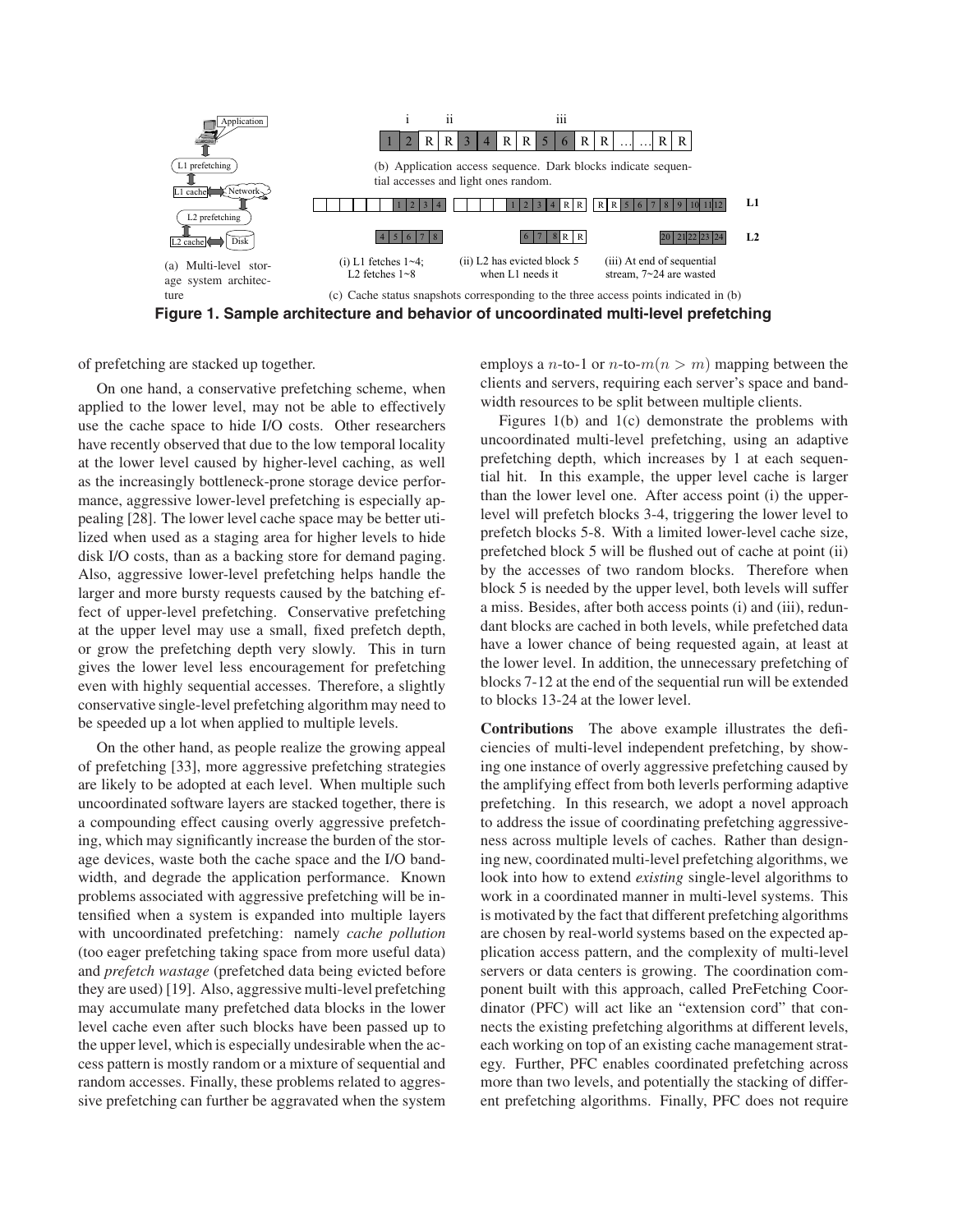any application hints or a-priori knowledge on applications' access pattern.

The main idea behind PFC's operation is to place an immediate layer of intelligence between the upper- and lower-level strategies for prefetching and cache replacement. By observing the upper-level requests and the lowerlevel prefetching behavior, PFC detects whether the current prefetching is too aggressive or too conservative, and tries to refrain or boost the lower-level prefetching activity, while at the same time avoiding caching prefetched data redundantly at multiple levels.

We designed a novel PFC algorithm that acts as a middleman between two adjacent levels of caching/prefetching, and is independent of the specific prefetching or replacement algorithms adopted at each level. PFC is adaptive, transparent to applications, and maintains the I/O interface between the multiple levels.

We evaluated PFC with a verified multi-level simulator, along with an accurate disk simulator, using multiple storage system and application access traces. In our simulator we implemented four well known prefetching algorithms used in real systems: P-Block ReadAhead (RA), Linux kernel prefetching, SARC, and AMP. Our experiments show that for all the algorithms, when they are applied to a twolevel storage system, the addition of PFC can considerably improve the overall system performance (in terms of average request response time), by up to 35% and on average 14.6%. In particular, PFC is able to regulate the prefetching aggressiveness and achieve a performance improvement for all types of trace workloads: highly sequential, highly random, and mixed patterns. Besides lowering the request processing time, PFC enhances the overall system resource utilization by reducing redundant caching and controlling wasted prefetch when cache space becomes tight.

### **2 Background**

#### **2.1 Related Work**

**Prefetching** Prefetching techniques for single-level systems have been widely studied [38]. Many prefetching algorithms were proposed to answer the key questions of "what to prefetch" and "when to prefetch". Gill et al. recently gave a quite comprehensive classification of existing prefetching approaches [19]. It indicates that although many sophisticated algorithms have been proposed to perform stride-based [17, 24, 12, 1] or history-based prefetching [27] to "guess" the best blocks to prefetch next, most commercial storage systems adopt simple schemes such as sequential prefetching. The reason is that sequential prefetching is able to provide good long-term prefetching accuracy for diverse workloads, without imposing the cost of extra I/O involved in maintaining and using the access

history. While PFC is algorithm-independent, our discussion and evaluation are focused on sequential prefetching.

Although there are a wealth of studies on multi-layer cache management, existing work on multi-layer prefetching is quite limited. Research efforts that we are aware of are on multi-layer hardware prefetching for the CPU caches [6, 16], which use fixed, uncoordinated strategies at different cache levels. The DiskSeen [15] technique exploits knowledge of on-disk data layout to direct efficient file-level prefetching. The most related work to ours is STEP [28], which is motivated by the need to perform aggressive lower-level prefetching. STEP accurately detects sequential access patterns as well as disk thrashing patterns, and makes prefetching decisions accordingly. Like PFC, STEP optimizes the lower-level prefetching behavior with the awareness of upper-level prefetching or caching. However, it promotes aggressive lower-level prefetching, while PFC may moderate the lower-level activity both ways. In addition, STEP is itself a stand-alone lower-level prefetching algorithm, while PFC is a portable, generic optimization that can be applied to any single-level prefetching/caching algorithms. Finally, STEP was shown to improve the multi-level system performance significantly with sequential workloads while having no impact on handling random workloads. In contrast, our results show PFC brings considerable performance gain to both types of workloads.

Some other studies on multi-level systems utilize application hints to direct prefetching [7, 34]. PFC, on the other hand, does not require such hints or modification to the inter-level I/O interfaces.

**Space coordination between prefetching and demand paging** Besides the problems of "what to prefetch" and "when to prefetch", another important issue in prefetching is how to allocate the shared memory cache space among prefetched and demand paged data. There are a number of previous studies about managing prefetched data in a cache shared with demand paged data [5, 23, 32, 26]. Several other solutions alleviate the problem of *cache pollution* [35, 31] by carefully limiting the space that prefetched data can use. As a recent example, the SARC algorithm [20] uses two separate LRU queues for sequential and random data respectively, and adjusts their sizes according to the access pattern. As we show in this paper, PFC can seamlessly work together with such techniques.

**Multi-level cache management** There have been many research studies in the contexts of demand paging and general cache management for multi-level storage systems. Previous research in different environments has noticed the weakness of LRU-like algorithms for lower level buffer cache in a hierarchy [14, 30] and pointed out feasible solutions for different systems [4, 40, 43]. This group of work focuses on improving the lower-level caching performance in reaction to the upper-level caching effect.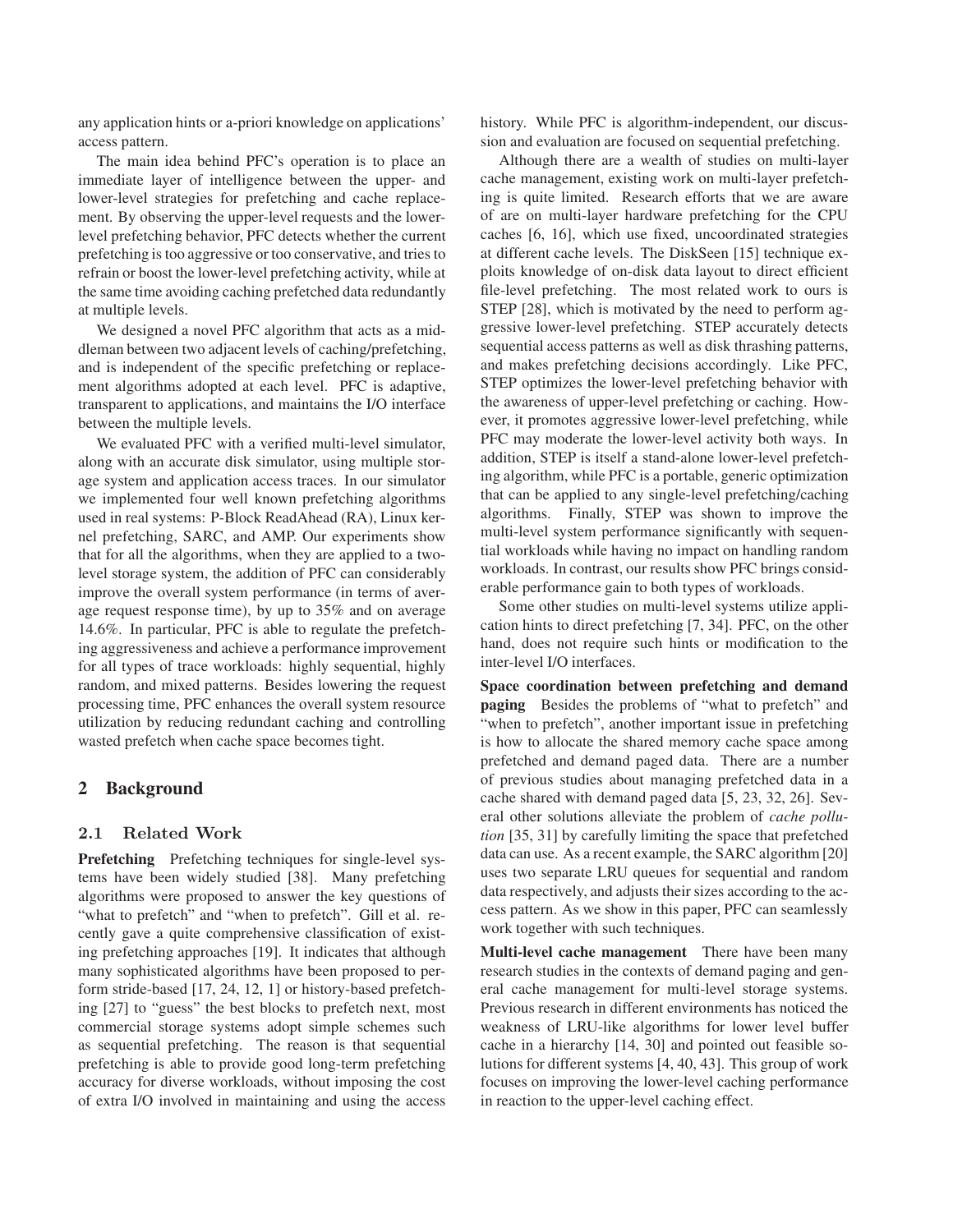There has also been work on collaborative caching across multiple layers of storage. Chen et al. categorized existing work on multi-level buffer cache collaboration into two paradigms [8]: *hierarchy-aware caching* [9, 2, 43] and *aggressively-collaborative caching* [13, 41, 21]. The authors indicate that although aggressively-collaborative caching utilizes the aggregate buffer cache space more sufficiently, hierarchy-aware caching has the advantage of being transparent to the storage client software. Their empirical evaluation based on typical commercial storage system workloads reveals that if local optimizations are properly applied, the performance gain of aggressively-collaborative caching over hierarchy-aware caching is actually very limited. PFC can be viewed as a hierarchy-aware strategy for multi-level prefetching.

One category of collaborative cache management particularly related to our approach is *exclusive caching*, using mechanisms such as a DEMOTE operation [41], evictionbased data placement [9], or having the client side keeping track of the server cache status [2]. For single-level systems, the Free-behind technique [29], used in Solaris, tries to evict sequentially accessed blocks. In a sense, PFC implicitly performs exclusive caching by selectively bypassing the lower-level cache. Like the above approaches, this bypassing helps preserve the combined cache space. However, PFC is unique by performing prefetching-aware bypassing to actively throttle the prefetching aggressiveness.

Improving the cache hit ratio has traditionally been the goal of cache management research. In a more recent work, however, Yadgar et al. introduce a new algorithm called Karma [42], whose optimization goal is the overall I/O cost instead of hit ratios. Karma is shown to outperform existing multi-level caching solutions given certain I/O hints. Like Karma, PFC tries to minimize the overall I/O time. However, instead of using hints, PFC works through a feedback system based on the dynamic interplay of application access pattern, cache space distribution, and hardware speed.

Finally, most hierarchy-aware multi-level cache management schemes [9, 2, 43] also accommodate multi-client settings. The discussion and evaluation of this paper is limited to single-client scenarios (which indeed represent a significant portion of real-world multi-level storage environments [8]). However, PFC can be easily extended to work with both multi-client systems and multi-stream workloads, since it takes a light-weight approach by adjusting prefetching parameters rather than explicitly performing cross-layer data placement.

### **2.2 Sequential Prefetching Overview and Sample Algorithms**

While there have been more sophisticated strategies proposed, such as history-based prefetching [22, 39, 25], our discussion focuses on *sequential prefetching*, where a set of contiguous blocks beyond the ones requested will be prefetched. Sequential prefetching is used by most commercial systems as it achieves long-term prefetching effectiveness without making assumptions on the application access pattern or incurring extra I/O in making predictions [19]. For sequential prefetching, there are two common decisions made by a prefetching algorithm: "how much to prefetch" and "when to prefetch". Many prefetching algorithms used in actual systems today are adaptive and adjust the *prefetch degree (*p*)* dynamically according to the access pattern observed, prefetching farther beyond the requested blocks if the sequential access pattern is confirmed by hits on prefetched blocks. Regarding the timing of prefetching operations, *synchronous* algorithms issue a prefetch request only when there is a cache miss, while *asynchronous* algorithms generally use a *trigger distance (*g*)* to start prefetching when there is a hit: the next batch of blocks will be prefetched when the block with a distance of  $q$  from the end of the set of prefetched blocks is accessed. Some asynchronous prefetching algorithms, such as RA and Linux (to be introduced below), do not have a trigger distance, but trigger prefetching on each hit and each miss.

Below we briefly describe several representative prefetching algorithms that are used in our study. We implemented these algorithms in our simulator and evaluated PFC's impact on their two-level performance.

**RA** The P-block Readahead prefetching algorithm (RA) is an extension of the OBL (One-Block Lookahead) [36] algorithm, by increasing the prefetch degree  $p$  from 1 to  $P$ .  $P$ can be either fixed or adaptive [11, 37]. In our experiments, we used a fixed degree of  $P = 4$ . Thus RA has a relatively conservative behavior compared with other algorithms for sequential workloads, but a rather aggressive behavior for random workloads.

**Linux prefetching** The Linux prefetching algorithm maintains for each file a *read-ahead group*, which contains all the blocks prefetched on the current file access and a *read-ahead window*, which contains both the current and the previous read-ahead groups. The algorithm determines that the file is accessed sequentially if the next access is within the read-ahead window and will prefetch another group with twice the size as the current read-ahead group. This way, sequential accesses will double the prefetch degree, until the read-ahead group size reaches a pre-defined maximum value, set to be 32 blocks in 2.6.x kernels. If the next access is outside the *read-ahead window*, the algorithm will resort to conservative prefetching and only prefetch a minimum number of blocks (by default 3) after the ondemand block.

Is has been shown that the Linux kernel prefetching has significant impact on buffer cache replacement algorithms [3]. Among the prefetching algorithms we have experimented with, the Linux kernel prefetching algorithm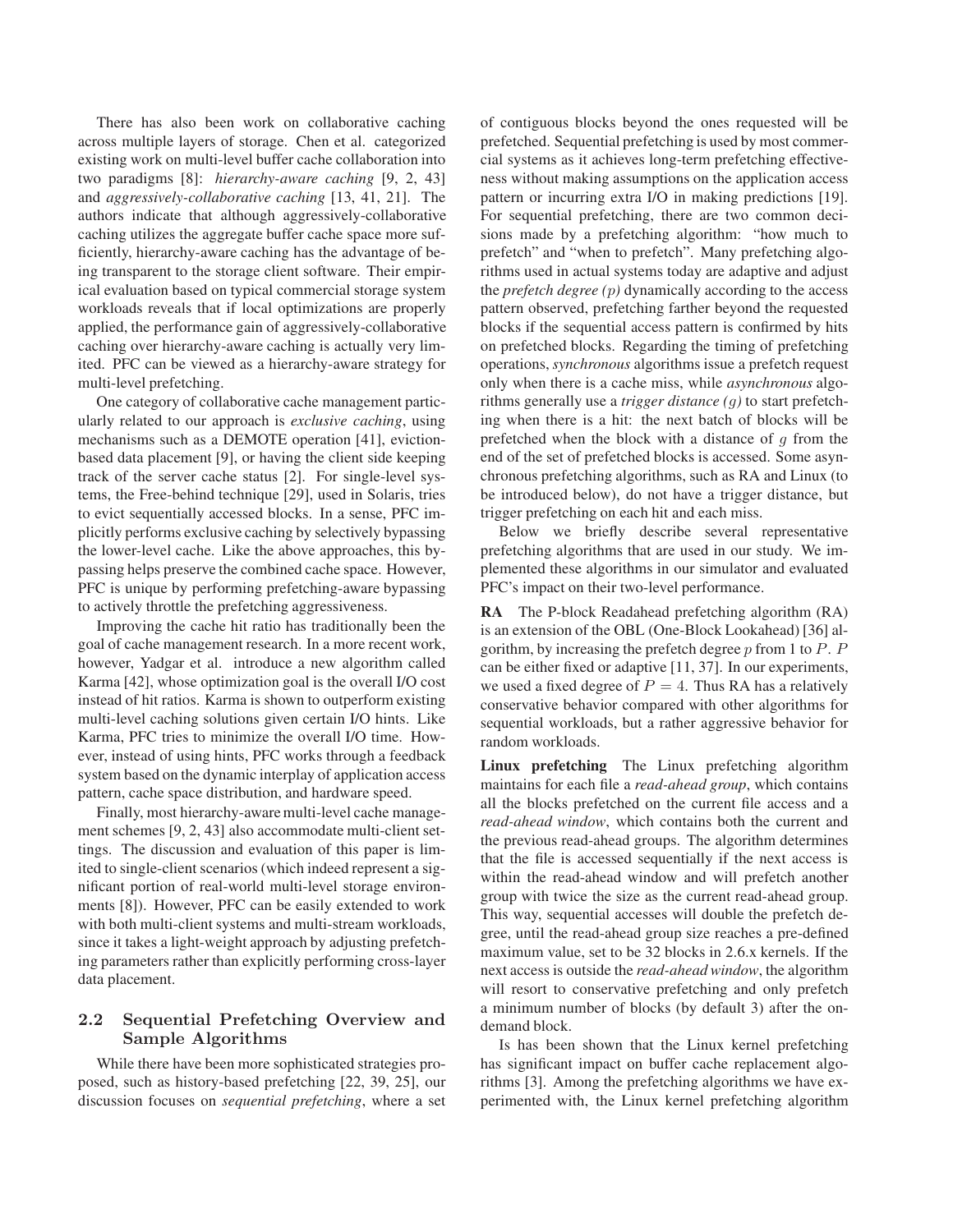is the most aggressive one, with an exponentially growing prefetching degree, which is aggravated when performed at two or more levels. In addition, compared to other algorithms we found that Linux prefetching obtains considerable performance gain by maintaining per-file prefetching parameters.

**SARC** SARC [20] was developed at IBM and deployed in the IBM flagship storage controllers DS6000/8000. Unlike the other algorithms we examined, SARC is actually a combined algorithm doing both prefetching and cache management. It uses a fixed prefetch degree  $p$  and a fixed trigger distance g. To handle mixed workloads that contain both sequential and random accesses, SARC maintains two LRU queues, namely SEQ and RANDOM, for sequential and random data, respectively. It optimizes the use of the fixed cache space by equalizing the *marginal utility* of the two queues.

**AMP** The AMP algorithm [19] is proposed recently to coordinate prefetching in multiple sequential access streams and has been deployed by the new IBM DS8000 system released in Oct. 2007. It adjusts both  $p$  and  $q$  dynamically and coordinates the prefetching of multiple access streams. The design of AMP was based on the observation that the cache space is best utilized when the prefetch degree for stream  $i$  is equal to the product of the request rate of stream  $i$  and the average cache life. AMP increases  $p_i$  when the sequential access pattern is confirmed and reduces  $p_i$  when it detects overly aggressive prefetching (from the eviction of prefetched blocks that have not been accessed). The trigger distance  $g_i$  is reduced when  $p_i$  is reduced, and increased when the prefetched block is found to be waited on by an on-demand request, which indicates that the prefetching has not been triggered early enough.

### **3 Hierarchy-aware Prefetching with PFC**

### **3.1 PFC Architecture**

Although PFC is designed to be able to apply to systems with more than two levels, we focus on two-level systems (a common architecture in today's multi-level storage systems and data centers) in our discussion and experiments. For brevity, we refer to the upper (client) level as L1 and the lower (server) level as L2, for the rest of the paper.

As mentioned in Section 1, the multi-level prefetching problem presents somewhat conflicting demands. The goal of PFC is to moderate the prefetching process to achieve a desired level of aggressiveness in order to improve the overall system performance and resource utilization. The major design question here is "where should PFC reside", L1, L2, or both? We decide to place PFC in L2, as an intermediate layer between the client and the server's native prefetching and cache management, for a more portable and algorithm-independent design. A previous study [8] on multi-level cache management reveals that it is not worthwhile to sacrifice the transparency of the L1/L2 interface to add "aggressively-collaborative" mechanisms at the client side. In contrast, "hierarchy-aware" mechanisms sitting at the server side that leverage the knowledge gathered on the upper-level cache to perform intelligent cache replacement are more feasible and can achieve similar performance gains. We believe this also applies to the multilevel prefetching scenario, and our empirical results from implementing and evaluating a client-side prefetching coordination scheme indicate the same. Due to the space limit, in this paper we only discuss our proposed server-side PFC design.



**Figure 2. Software architecture for two-level systems using PFC.**

Figure 2 illustrates the location and interfaces of the PFC module, and give an overview of how it functions (with more details and the algorithm discussed in 3.2). PFC resides at the server side as an intermediate gateway between the client node and the server-side I/O request processing. It intercepts the client requests (which may have included client-side prefetching), and relay data blocks between the client interface and the L2 I/O stack. It may query the L2 cache status and find out whether a certain block is currently cached. In general, PFC is aware of the existence of caching/prefetching both above and beneath the L1/L2 interface, but unaware of the actual strategies used.

Based on the observed L1 requests and the L2 cache inventory regarding requested blocks, PFC detects whether the L2 prefetching may be too conservative or too aggressive. For example, it can infer the aggressiveness of L1 prefetching by looking at the request size, or that of L2 prefetching by checking how many blocks beyond those accessed by L1 have been stocked in the L2 cache. Depending on the situation, PFC may take one or both of the following two actions:

• *bypass:* bypassing the L2 cache and directly feed some or all of the requested blocks to L1. PFC does this by interacting directly with the L2 I/O scheduler, or drawing cached blocks from the L2 cache without notifying the L2 native caching/prefetching unit of a hit.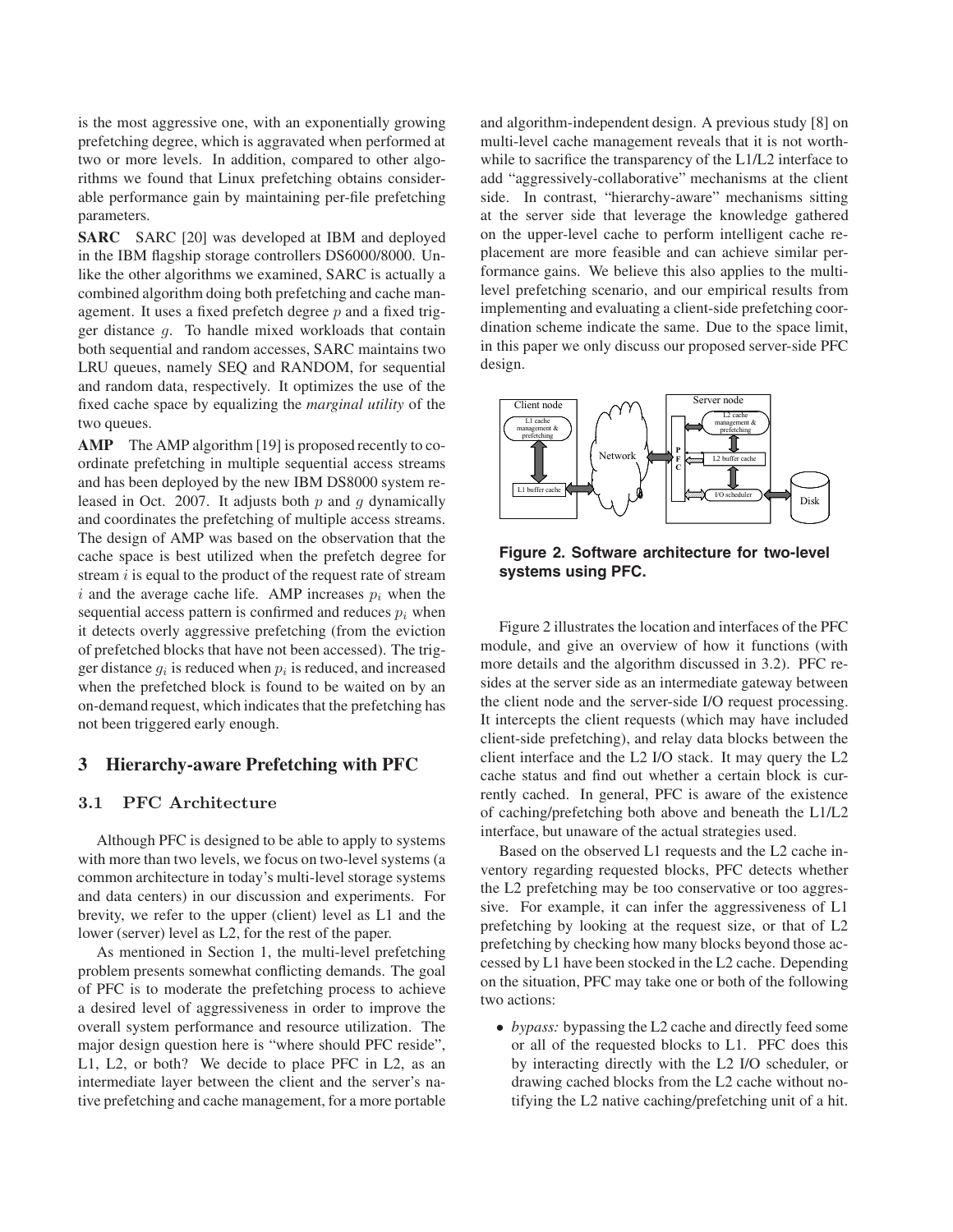

**Figure 3. Sample PFC actions on L1 requests**

This action serves two purposes: 1) slowing down L2 prefetching by "faking" an L1 access stream with weakened sequential pattern, and 2) performing exclusive caching on sequentially accessed blocks by avoiding caching them in L2.

*• readmore:* appending additional blocks to prefetch to the original L1 request. This action speeds up L2 prefetching when PFC decides the native L2 strategy is not aggressive enough.

### **3.2 PFC Algorithm**

The goal of the PFC algorithm is to adaptively select a proper degree of aggressiveness in prefetching and make efficient use of L2 cache space. As mentioned in the previous section, PFC accomplishes this by activating one or both of two somewhat counter-acting operations: bypass and readmore. Figure 3 illustrates possible actions on a sample request issued by L1. In this example, the original request contains consecutive blocks 1-5. PFC may decide to bypass the first three blocks, and perform additional prefetching of its own for "readmore" blocks 6-8. This way, the request for blocks 1-3 are directly issued by PFC to the L2 I/O scheduler, while the L2 native caching/prefetching unit sees an altered request for blocks 4-8.

| <b>Algorithm 1:</b> PFC Process $Req(req_u = [start_u, end_u])$                       |
|---------------------------------------------------------------------------------------|
| $req\_size = end_u - start_u + 1;$                                                    |
| $\alpha \nu q_{\text{req}_s}$ = average request size so far.                          |
| /* If req_size is larger than two times of avg_req_size,                              |
| exclude it from calculation of avg_req_size. */                                       |
| $rm\_size = MAX (reg\_size, avg\_req\_size);$                                         |
| $PFC\_Set\_Param(req_u);$                                                             |
|                                                                                       |
| $start_{\text{pfc}} = start_u + bypass\_length;$                                      |
| $end_{pfc} = end_u + readmore\_length;$                                               |
| process request [start <sub>u</sub> , start <sub>pfc</sub> - 1] directly;             |
| forward request [start <sub>pfc</sub> , end <sub>pfc</sub> ] to native L2 processing; |
|                                                                                       |
| /*Insert new items into queues*/                                                      |
| <b>if</b> bypass_queue or readmore_queue is full <b>then</b>                          |
| evict oldest items until required space is available;                                 |
| insert $[start_u, start_{pfc} - 1]$ into bypass_queue;                                |
| $end_{rm} = end_{pfc} + rm\_size;$                                                    |
| insert $[end_{pfc}, end_{rm}]$ into readmore queue;                                   |

Note that PFC's bypass action intercepts L1 requests from reaching L2, but may still access L2 cached data. In this example, blocks 1-3 will not be requested through the native L2 caching/prefetching modules. However, if some of these blocks are already cached in L2, PFC will serve L1 by reading them from the L2 cache rather than going to the disk. This way, the L2 cache may get a "silent hit" not registered with the native caching/prefetching algorithm.

The key decisions the PFC algorithm has to make, of course, are "when" and "how much" to perform bypass and/or readmore. Intuitively, the bypass blocks should be a prefix of the original request, as they are expected to be accessed first and ought to be cached closer to the application. At the same time, the readmore blocks should be the blocks immediately following the original request. The remaining challenge is to determine the trigger condition and the degree for each action.

To perform such dynamic decision-making, PFC manages two queues, the *bypass queue* and the *readmore queue*. These queues do not store real data blocks, but block numbers. Both are initially empty, and maintained with the LRU policy (the least recently inserted or re-accessed blocks are evicted when the queue is full). In our experiments, we set the maximum size of both queues to 10% of the L2 cache size. The queues help PFC detect the need to increase/decrease the bypass or readmore levels, by setting the key PFC parameters bypass length and readmore\_length, which are both initialized as 0.

The PFC request processing procedure is given in Algorithm 1, which takes the original L1 request, computes the PFC parameters by calling subroutine *PFC Set Param()* (Algorithm 2), and processes the request with optional bypass and readmore actions accordingly. Finally, some of the requested blocks are added to the appropriate queue if they are not already there. Here PFC treats the two queues differently. The bypassed blocks are added to the bypass queue. However for the readmore queue, rather than adding the readmore blocks PFC appended to the L1 request, it adds blocks in a *readmore window* following those readmore blocks to the readmore queue, since the purpose of this queue is to detect if accesses to blocks in it could be hits if readmore\_length were larger. The size of this window is determined by a parameter rm size, calculated in Algorithm 1 from the current and average request sizes.

Algorithm 2 describes how PFC set bypass\_length and readmore length. Basically, PFC monitors the request pattern, as well as the hit status of requested blocks in the L2 cache and both PFC queues, to determine whether it needs to increase/decrease the bypass/readmore activities.

One upfront step is to check whether the L1/L2 prefetching is already quite aggressive. PFC considers the former true if the L1 request appears large (longer than half of the average L1 request size), and the latter true if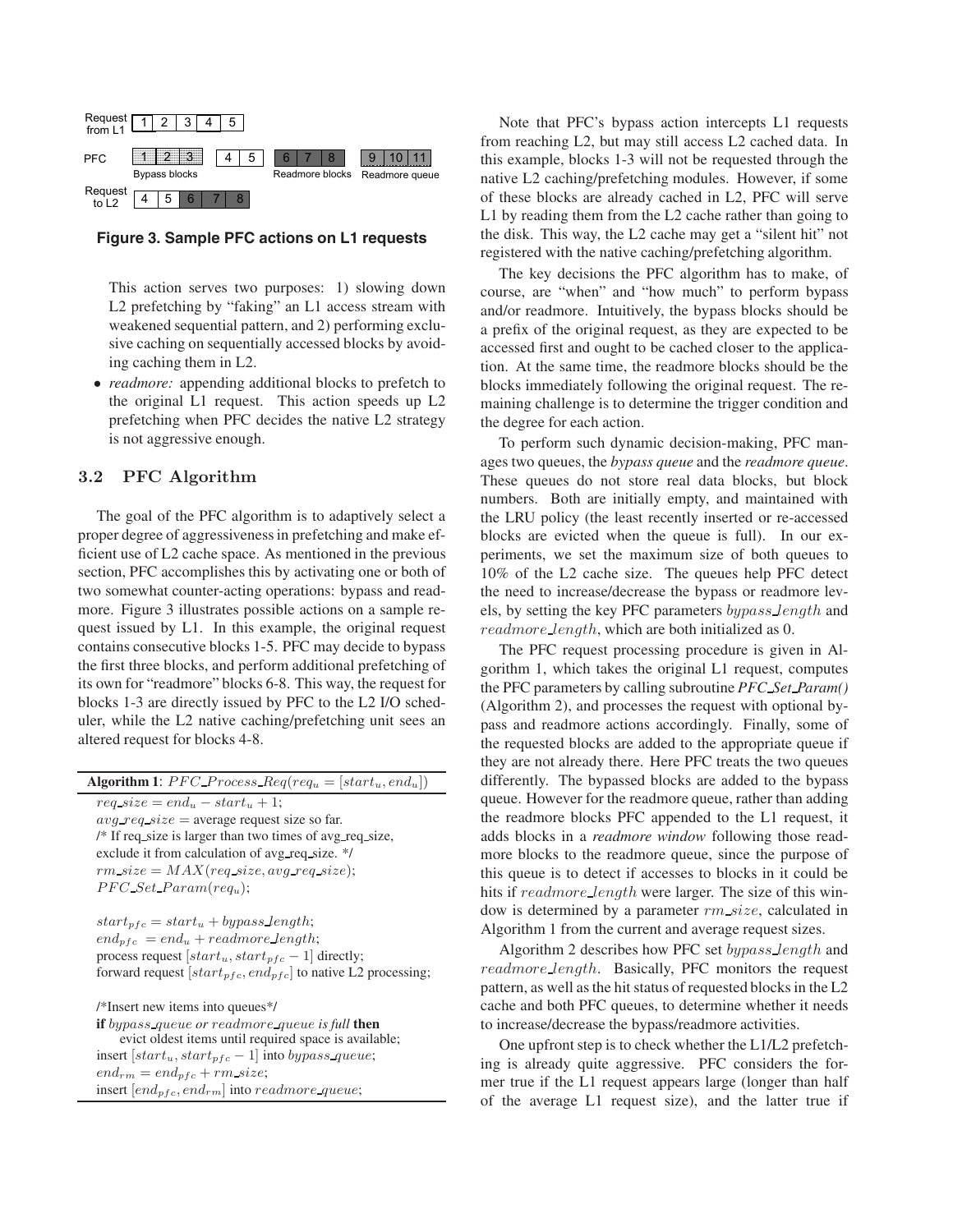Algorithm 2:  $PFC\_Set\_Param(req_u = [start_u, end_u])$  $hit\_\ncache = hit\_\bypass = hit\_\nreadmore = false;$ 

/\* Check against aggressive L1/L2 prefetching \*/

**if**  $((req\_size > avg\_req\_size)$  and  $(L2 \text{ cache is full}))$  **then** *readmore length* = 0;

**endif**

```
if ([end_u, end_u + req\_size] \in cache) then
    bypass.length = <i>req\_size</i>;readmore_length = 0;return;
endif
```

```
/* Check hit status of L2 cache and PFC queues */
for start_u \leq x \leq end_u do
    if x \in cache then hit\_{cache} = true;
    if x \in bypass\_queue then hit\_bypass = true;if x \in readmore queue then hit readmore = true;
endfor
/* Adjust PFC parameters */
```

```
if !hit\_bypass then bypass\ length + +;
if !hit cache then
   if hit\_bypass then bypass\_length - -;
    if hit readmore then
       readmore length = rm size;
   else readmore_length = 0;endif
```
as many blocks as requested immediately beyond the requested range are already stocked up in the L2 cache. In these cases, PFC will choose to bypass the entire L1 request, and set readmore length to 0.

If neither condition above is satisfied, PFC will perform more detailed checking to see whether any blocks requested are found in the L2 cache, the bypass queue, or the readmore queue. If none of the blocks have been bypassed earlier, PFC assume the L1 cache can store more and increases bypass length. Otherwise, if accesses to previously bypassed blocks are misses in the L2 cache, PFC infers that the L1 cache space is tight and the blocks have been evicted prematurely, thus bypassing them was a wrong decision. In reaction, it will reduce bypass length. The treatment of readmore length is coarser: it will be increased to  $rm\_size$  if the sequential access pattern anticipated is confirmed by having a hit in the readmore queue, and reset to 0 if otherwise.

From the algorithms given, it can be observed that random accesses are likely to be bypassed, except at the beginning of the run when bypass length is zero or very small. This is desirable since the temporal locality of L2 accesses is expected to be low. A related issue is that in our current PFC implementation, the lower level maintains a single set of parameters. However, it is easy to extend PFC to maintain per-client or per-file contexts, in order to better handle multiple access streams.

## **4 Performance Evaluation**

### **4.1 Simulator Overview**

The simulator used in our trace-driven evaluation is extended from an existing two-level storage simulator that was used in several previous studies on multi-level cache management [43, 9, 8, 45, 46, 44], which has been validated against real systems and released to public.

We extended this base simulator in two areas. First, we added prefetching to both levels and implemented several prefetching algorithms, as well as our proposed optimization. Second, we made the simulator time-aware. The base simulator was designed to study cache replacement algorithms, for which it suffices to only consider the access sequence and ignore the actual timing of the requests. As existing research suggested [3], when prefetching is taken into the picture, one should examine the overall system performance rather than just on the cache hit ratios. To calculate the disk I/O time, we connected our simulator to the widely used disk simulator DiskSim [18]. We also implemented in the simulator an I/O scheduler that imitates I/O scheduling in Linux kernel 2.6. Finally, with the assumption that the network interconnection between L1 and L2 is unlikely the system bottleneck, we used a simple model [10] to compute the communication cost as  $\alpha + \beta \times message\_size$ , where  $\alpha$  is a fixed startup latency and  $\beta$  determines the sizedependent cost. In our experiments, we set  $\alpha$  as 6 ms and  $\beta$  as 0.03 ms/page, both measured through tests of TCP/IP data transfers between two computers in a LAN.

In this paper, we assume that the system is composed of one upper level cache, one lower level cache, and a disk, a valid setting for many real multi-level systems [8]. However, our simulator can be easily expanded both horizontally (to include multiple nodes at each level) and vertically (to add more levels), by replicating nodes and disks.

### **4.2 Test Workloads**

Our simulation uses three large real-system traces, representing a variety of typical multi-level system workloads and carrying different degrees of randomness in accesses. Below we briefly describe these test traces.

**SPC traces**  $SPC<sup>1</sup>$  is a widely used benchmark collection provided by the Storage Performance Council, that has been adopted by many previous studies on prefetching and multilevel cache management [19, 20, 28]. We selected two workloads from SPC, "OLTP", traces from OLTP applications running at a large financial institution, and "Web",

<sup>&</sup>lt;sup>1</sup>http://traces.cs.umass.edu/index.php/Storage/Storage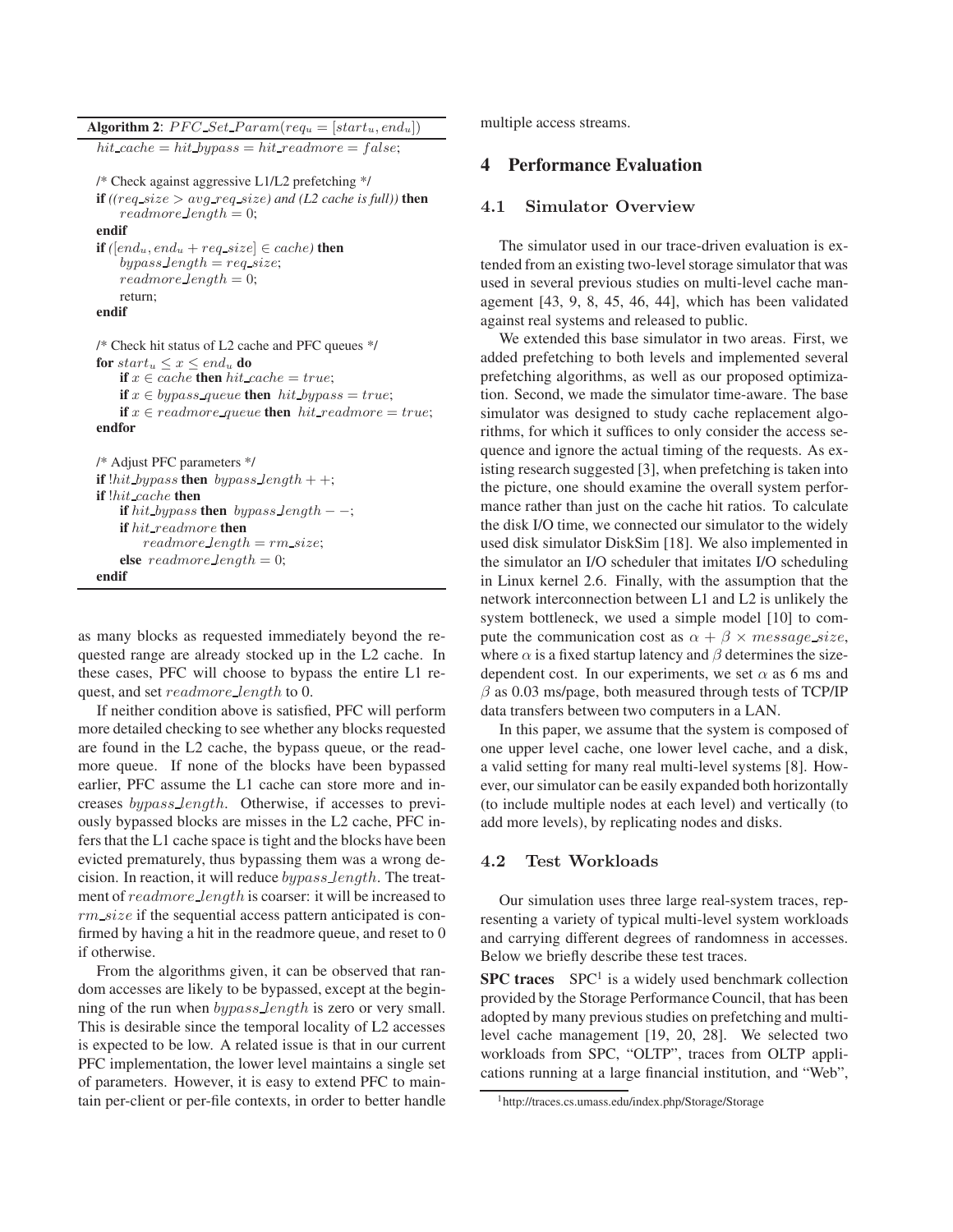websearch traces from a popular search engine. The OLTP trace is the most sequential one in our test workloads, with only 11% of requests being random accesses. The Web trace, on the other hand, is the least sequential, with 74% of accesses random.

As our base simulator is not compatible with the newer version of DiskSim, we used a previous version (DiskSim 2), which has been used in several recent studies [27, 44]. The problem is DiskSim2 supports only older disk models with limited capacity. For example, the largest disk capacity allowed by DiskSim 2 is 9.1GB (with the Seagate Cheetah 9LP hard disk model used in our experiments). Due to this limitation, also to control the total simulation time, we used only the first 10GB of data requests from the SPC traces. That accounts for 10.8% of requests from the OLTP and 31.3% from the Web trace, resulting in a total footprint of 529MB and 8392MB, respectively.

**Purdue Multi trace** We also used one of the "Multi" traces collected by researchers at Purdue university in 2005 [3], from the concurrent execution of three applications: *csscope*, *gcc*, and *viewperf*. This trace accesses a total of 12,514 files, with a combined footprint of 792MB. This is a trace with mixed access patterns, with 25% of accesses being random. Unlike the SPC traces, where each trace record bears an application request timestamp, the Purdue traces were collected from running the workload benchmarks at the throughput allowed in a test system. We followed the way these traces were used in the Purdue researchers' work, by issuing the requests in a synchronous manner (only issuing the next request when the current one completes).

### **4.3 Evaluation Results**

**Overall performance of PFC** We evaluated PFC on the three trace workloads described above and the four existing prefetching algorithms discussed in Section 2.2. Each algorithm is applied to both L1 and L2. For every tracealgorithm combination, we tested different cache settings. The L1 cache size is set according to the trace footprint, with a "high setting" (H) that amounts to 5% of the total trace footprint, and a "low setting" (L) to  $1\%$ .<sup>2</sup> When the L1 cache size is fixed to H or L, we varied the L2 cache size by adjusting the L2:L1 size ratio, using four configurations: 200%, 100%, 10%, and 5%. This simulates different L2 base configuration, as well as the scenario where a single server node is simultaneously serving multiple client request streams. At both levels, LRU is used as the cache replacement policy, except for SARC, which comes with its own cache management strategy. Finally, all the discussion

on hit ratio in this section is regarding the L2 cache, as we found PFC, as a server-side optimization, has little impact on the L1 cache hit ratio.

To compare PFC with non-prefetching-aware exclusive caching, we implemented DU [8], which marks blocks that have just been sent to L1 with the highest priority for eviction, assuming those blocks are to be cached by L1. Like PFC, DU is an L2 local optimization aware of the existence of upper-level cache activities.

Figure 4 shows the results of the tests using the "high" L1 cache size setting. Since PFC is designed to moderate multi-level prefetching in storage systems, we consider the most important metrics to be 1) the overall system performance (in terms of the average request response time) and 2) the unused prefetch (in terms of the total number of blocks that are prefetched but not accessed when evicted or till the end of a test). The three figures in the left column plot the average response time, while the three in the right one plot the unused prefetch in log-scale. The "low" L1 cache setting tests yield similar results, and we omit the figures due to the space limit.

| <b>Trace</b> | Cache       | <b>Prefetch Algorithm</b> |             |        |        |
|--------------|-------------|---------------------------|-------------|--------|--------|
|              | size        | AMP                       | <b>SARC</b> | RA     | Linux  |
|              | $200\% - H$ | 13.98%                    | 8.49%       | 31.53% | 5.23%  |
| <b>OLTP</b>  | 200%-L      | $9.77\%$                  | 10.88%      | 35.77% | 9.50%  |
|              | $5% - H$    | 10.94%                    | 6.74%       | 34.87% | 5.26%  |
|              | $5\%$ -L    | 7.80%                     | $11.41\%$   | 24.87% | 15.10% |
|              | $200\% - H$ | 14.66%                    | 0.70%       | 14.83% | 18.23% |
| Web          | $200\% - L$ | 12.54%                    | 26.43%      | 16.42% | 29.28% |
| search       | $5% - H$    | 6.56%                     | 19.21%      | 15.57% | 27.20% |
|              | $5% -1$ .   | 5.76%                     | 20.59%      | 14.80% | 27.12% |
|              | $200\% - H$ | 5.65%                     | 11.13%      | 24.85% | 5.03%  |
| Multi        | $200\% - L$ | 5.43%                     | 8.29%       | 25.22% | 5.18%  |
|              | $5% - H$    | 5.98%                     | 11.30%      | 25.61% | 5.52%  |
|              | $5\%$ -L    | 5.86%                     | 10.39%      | 25.39% | 5.87%  |

### **Table 1. Summary of PFC's improvement on the system overall performance.**

PFC is shown to improve the average response time for all 96 test cases. The improvement is up to 35%, with an average of 14.6% over all cases. For the majority of the cases (around 77%), it also outperforms DU, which optimizes L2 space usage by evicting blocks passed to L1, but does not actively adjust the aggressiveness of L2 prefetching. PFC, on the other hand, may make the L2 prefetching more aggressive or more conservative based on the access pattern and cache status.

As can be seen from the three charts in the right column of Figure 4, when the L2 cache size is large and the access pattern is highly sequential (OLTP, 200% and 100% L2:L1 cache ratios), PFC will actually aggravate L2 prefetching, resulting in higher numbers of unused prefetch. However, the overall performance is improved due to better L2 hit ra-

 $2$ The L1 cache size may seem quite small with moderate trace sizes, compared to today's server configuration. However, such cache sizes are reasonable for analyzing cache behaviors, considering the increasing application concurrency on each node and the relatively small disk size used in this version of DiskSim.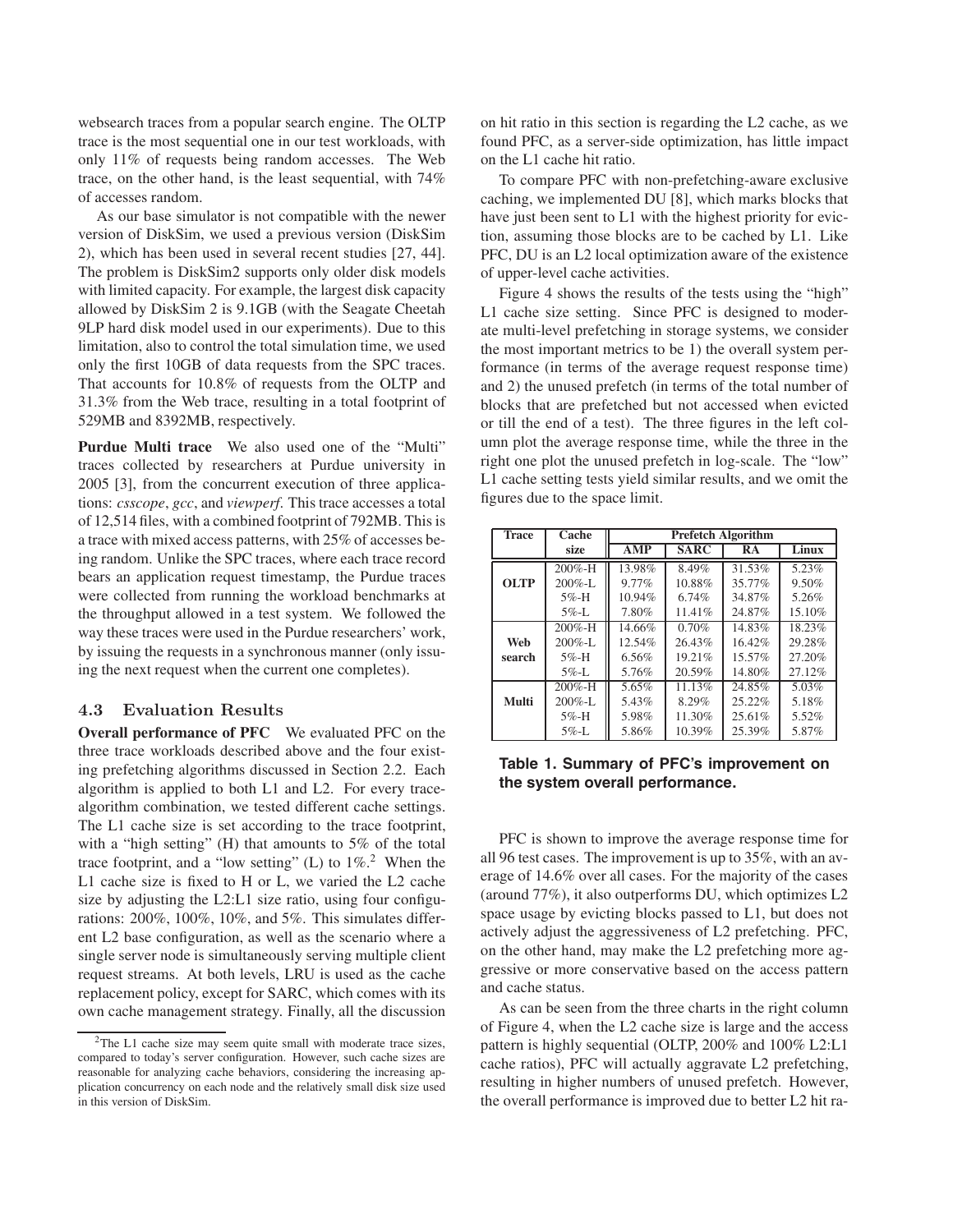

tio, and the unused prefetch has a lower impact on the cache space utilization as there are not enough random blocks to compete for the L2 cache space. When the L2 cache size is relatively small, or when the accesses become more random (Web, 10% and 5% size ratios), in most cases PFC will slow down the L2 prefetching and reduce unused prefetch. In many of those cases, the L2 hit ratio is worse than in the original case, but PFC helps improve the average response time by reducing the number of disk requests and/or making shorter requests. Both of these help to lighten the disk workload and provide faster response to the application requests.

One final note on Figure 4 is that PFC appears to maintain the relative performance of algorithms under most circumstances. This is appealing as PFC is intended to extend existing single-level prefetching algorithms found suitable for certain workloads to multi-level systems.

Table 1 summarizes the improvement on the average request response time with both the "high" and "low" L1 cache size settings. We can see that the most significant improvement comes from the RA tests (for all traces), where PFC's heuristics adds to the intelligence of the originally static RA algorithm. Also noticeable are the Linux tests

with Web traces, where PFC improves performance significantly by regulating the L2 prefetching to avoid prefetching too much when two levels of aggressive prefetching are compounded. However, even with Linux, PFC may decide to prefetch more aggressively at L2, such as in the cases of OLTP, with "H" L1 cache setting and 200%/100% L2:L1 cache size ratios. In such cases, PFC generates more unused L2 prefetch, but improves the response time by over 5%. PFC also enhances performance considerably with the SARC and RA algorithms. For OLTP and large cache configurations, PFC makes the L2 prefetching more aggressive while for the other cases, it will suppress L2 prefetching. For random or mixed traces like Web or Multi, the reduced prefetching also translates to better L2 space utilization for random blocks, in addition to reduced I/O workload. In summary, PFC is able to make flexible, dynamic decisions, speeding up L2 prefetching in 9 test cases and slowing it down in 87 (collected from information not shown in the table).

**Case studies** To take a more detailed view into PFC's interaction with the native prefetching algorithms, in Figure 5 we plotted additional metrics for two test cases, where PFC obtained the most and the least performance gain (35% and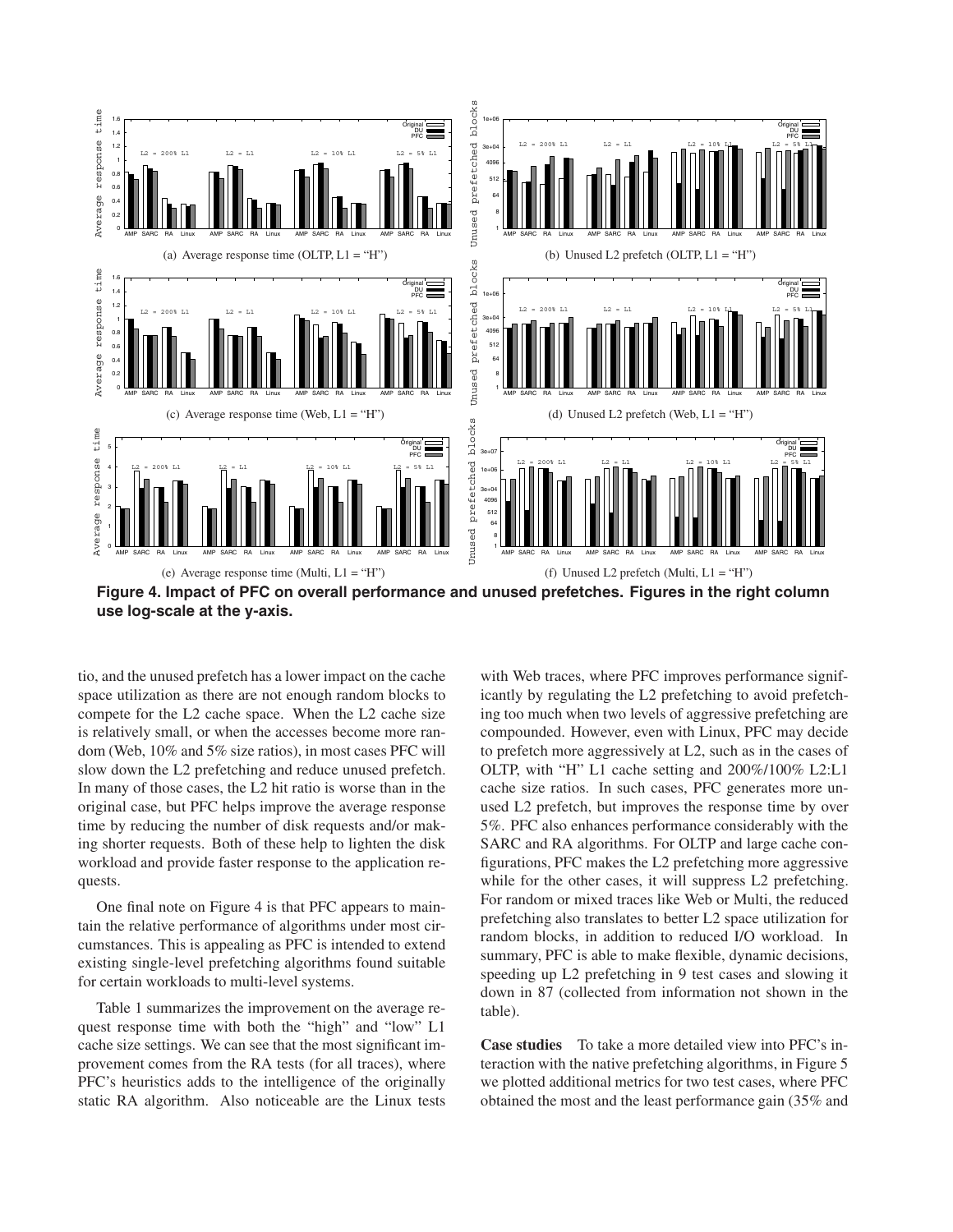

**Figure 5. Case studies for tests where PFC obtained best and worst performance gain**



**Figure 6. Average L2 cache hit ratio**

0.7% improvement on the average response time). These metrics include the L2 hit ratio, the total number of disk requests, and the total amount of disk I/O. For both cases, PFC decides to make the L2 prefetching more aggressive, and as a result, the L2 unused prefetch is increased, so is the L2 cache hit ratio. However, the overall performance is impacted in quite different ways.

For the best case (Fig. 5(a)), a sequential trace like OLTP has already caused a high L2 hit ratio (88.9%). But our readmore queue is still able to detect that the RA algorithm is not aggressive enough to catch up with the access rate. Therefore it adds readmore blocks and brings a 5.5% improvement in hit ratio which translates to a 35% improvement in response time. Fortunately most readmore blocks are used because of the sequential nature of the OLTP trace, so the amount of unused prefetch almost remains the same. For the worst case (Fig. 5(b)), PFC goes more aggressive compared with the best case. Although the L2 hit ratio is improved by nearly 20%, both the unused prefetch and the amount of disk request are increased significantly. As a result, the improvement in response time is much smaller than in the best case.

Such case studies reveal the fact that the impact of PFC on the L2 cache hit ratio can be far away from that on the overall system performance. To illustrate this, in Figure 6 we summarize the differences in L2 hit ratio with or without PFC, by showing the average L2 hit ratio for each trace-algorithm combination. Actually, for about half of the cases, PFC reduces (sometimes quite significantly) the L2 hit ratio, while achieving an overall performance gain. Such results agree with a previous finding by other researchers that when combined with prefetching, the cache hit ratio is no longer a reliable indication of the system performance [3]. Our observation is the deviation between the two is much more evident in a multi-level system.

**Impact of individual PFC actions** Finally, we examine the necessity of having both the "bypass" and "readmore" actions in PFC, using the OLTP and the Web traces. Figure 7 demonstrates the effect of enabling the bypass or the readmore action only. In the majority of the cases, combining the two counter-acting operations, PFC obtains a better performance gain than applying a single action only. One notable exception is for the AMP algorithm, where "readmore only" consistently outperforms the full PFC. This indicates that PFC is not prefetching aggressively enough for AMP, which agrees with our previous analysis.

### **5 Conclusion and Future Work**

In this paper, we analyzed the multi-level prefetching problem and presented PFC, a hierarchy-aware optimization that improves the performance of *existing* single-level prefetching algorithms when they are applied to multi-level systems. It automatically and dynamically adapts to the higher-level access pattern and the lower-level cache status, and controls the aggressiveness of the lower-level prefetching. PFC makes no assumption on the native prefetching algorithm or the application workload, and does not modify the I/O interface between neighboring storage system levels. Our extensive trace-driven simulation with diverse trace workloads and cache configurations demonstrates that PFC can deliver a consistent improvement on the average request response time. In addition, PFC enhances the I/O resource utilization and potentially the system scalability, by regulating the lower-level prefetching and reducing wasted prefetch.

There are several directions to pursue future work. Three particular interesting topics that we plan to study are to investigate 1) how PFC can enhance its decision making to better derive the upper-level prefetching behavior while maintaining its transparency, 2) how to control the aggressiveness throttling and exclusive caching activities more flexibly and precisely, and 3) how to extend PFC to work with heterogeneous combinations of prefetching algorithms at multiple levels.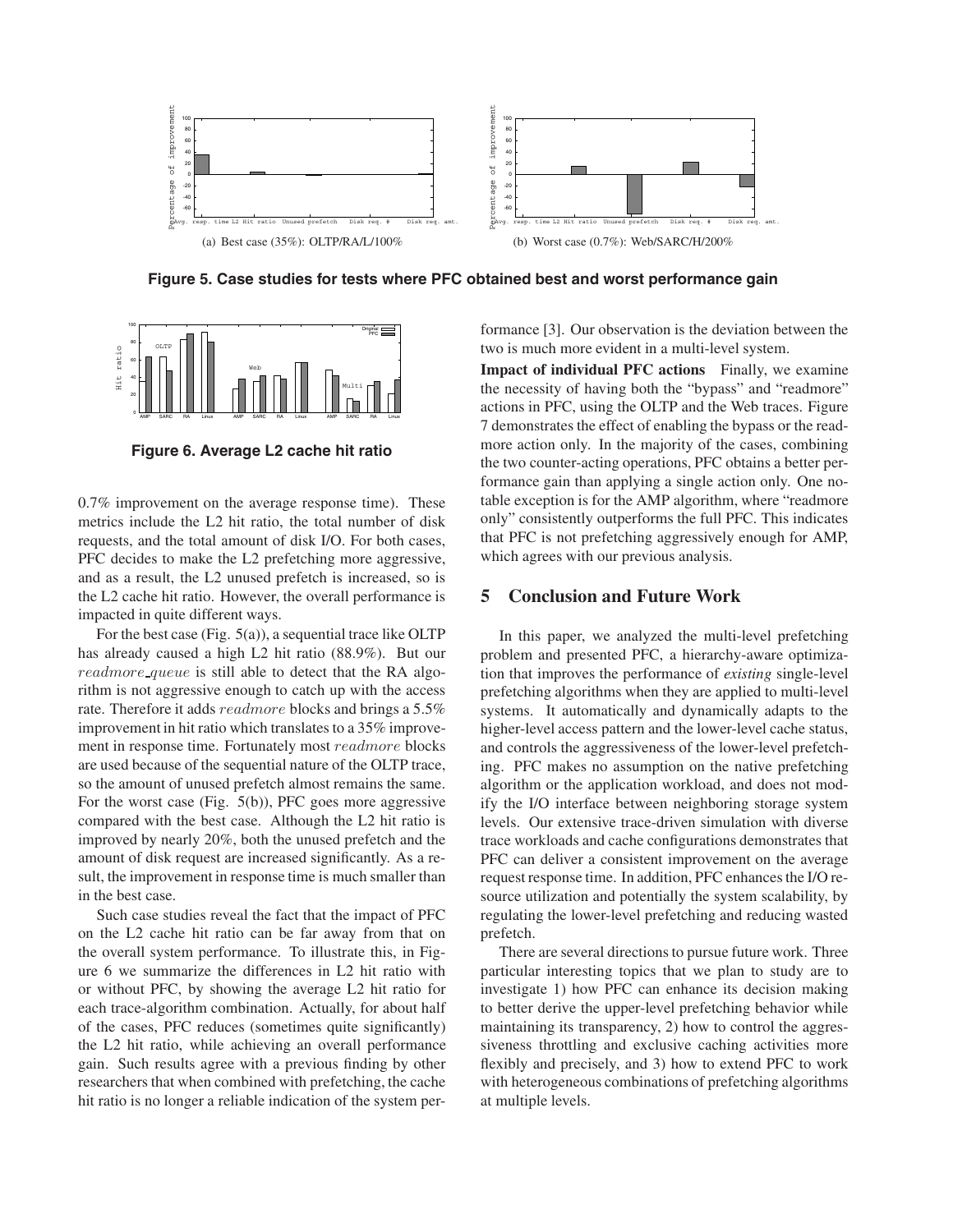

**Figure 7. Effect of combining the bypass and the readmore actions**

### **6 Acknowledgment**

This research is sponsored by a collaborative NSF HECURA grant CCF-0621470. It was also sponsored in part by a DOE ECPI Award (DE-FG02-05ER25685), two NSF CAREER Awards (CNS-0546301 and CNS-0347854), and NSF grant CNS-0615372. In addition, the work is supported by Xiaosong Ma's joint appointment between NCSU and ORNL, and Kyuhyung Lee's scholarship from the Korea Research Foundation Grant KRF-2006-612-D00071 through the Korean Government.

### **References**

- [1] Jean-Loup Baer and Tien-Fu Chen. Effective hardwarebased data prefetching for high-performance processors. *IEEE Trans. Comput.*, 44(5):609–623, 1995.
- [2] Lakshmi N. Bairavasundaram, Muthian Sivathanu, Andrea C. Arpaci-Dusseau, and Remzi H. Arpaci-Dusseau. Xray: A non-invasive exclusive caching mechanism for raids. *SIGARCH Comput. Archit. News*, 32(2):176, 2004.
- [3] Ali R. Butt, Chris Gniady, and Y. Charlie Hu. The performance impact of kernel prefetching on buffer cache replacement algorithms. In *Proceedings of the International Conference on Measurements and Modeling of Computer Systems (SIGMETRICS)*, 2005.
- [4] P. Cao and S. Irani. Cost-aware web proxy caching. Usenix Symposium on Internet Technologies and Systems (USITS), 1997.
- [5] Pei Cao, Edward W. Felten, Anna R. Karlin, and Kai Li. A study of integrated prefetching and caching strategies. *SIG-METRICS Perform. Eval. Rev.*, 23(1):188–197, 1995.
- [6] John B. Carter, Wilson C. Hsieh, Leigh Stoller, Mark R. Swanson, Lixin Zhang, Erik Brunvand, Al Davis, Chen-Chi Kuo, Ravindra Kuramkote, Michael Parker, Lambert Schaelicke, and Terry Tateyama. Impulse: Building a smarter memory controller. In *International Symposium on High-Performance Computer Architecture HPCA*, 1999.
- [7] Fay W. Chang and Garth A. Gibson. Automatic i/o hint generation through speculative execution. In *Operating Systems Design and Implementation (OSDI)*, 1999.
- [8] Z. Chen, Y. Zhang, Y. Zhou, H. Scott, and B. Schiefer. Empirical evaluation of multi-level buffer cache collaboration for storage systems. In *Proceedings of the International Conference on Measurements and Modeling of Computer Systems (SIGMETRICS)*, 2005.
- [9] Zhifeng Chen, Yuanyuan Zhou, and Kai Li. Eviction-based cache placement for storage caches. In *Proceedings of the 2003 USENIX Annual Technical Conference*, 2003.
- [10] David Culler, Richard Karp, David Patterson, Abhijit Sahay, Klaus Erik Schauser, Eunice Santos, Ramesh Subramonian, and Thorsten von Eicken. Logp: towards a realistic model of parallel computation. In *Proceedings of the fourth ACM SIGPLAN symposium on Principles and practice of parallel programming (PPOPP)*, 1993.
- [11] Fredrik Dahlgren, Michel Dubois, and Per Stenstrom. Fixed and adaptive sequential prefetching in shared memory multiprocessors. In *Proceedings of the 1993 International Conference on Parallel Processing (ICPP)*, 1993.
- [12] Fredrik Dahlgren and Per Stenström. Evaluation of hardware-based stride and sequential prefetching in sharedmemory multiprocessors. *IEEE Trans. Parallel Distrib. Syst.*, 7(4):385–398, 1996.
- [13] M. Dahlin, R. Wang, T. Anderson, and D. Patterson. Cooperative caching: Using remote client memory to improve file system performance. In *Proceedings of the 1st USENIX Symposium on Operating Systems Design and Implementation (OSDI)*, 1994.
- [14] Asit Dan, Daniel M. Dias, and Philip S. Yu. Analytical modelling of a hierarchical buffer for a data sharing environment. *1991 ACM SIGMETRICS International Conference on Measurement and Modeling of Computer Systems ACM SIGMETRICS Performance Evaluation Review*, 19(1), May 21-24, 1991.
- [15] Xiaoning Ding, Song Jiang, Feng Chen, Kei Davis, and Xiaodong Zhang. Diskseen: Exploiting disk layout and access history to enhance i/o prefetch. In *Proceedings of the 2007 USENIX Annual Technical Conference*, 2007.
- [16] J. Fritts. Multi-level memory prefetching for media and stream processors. In *Proceedings of the International Conference on Multimedia and Expo (ICME)*, 2002.
- [17] John W. C. Fu and Janak H. Patel. Data prefetching in multiprocessor vector cache memories. In *Proceedings of the*